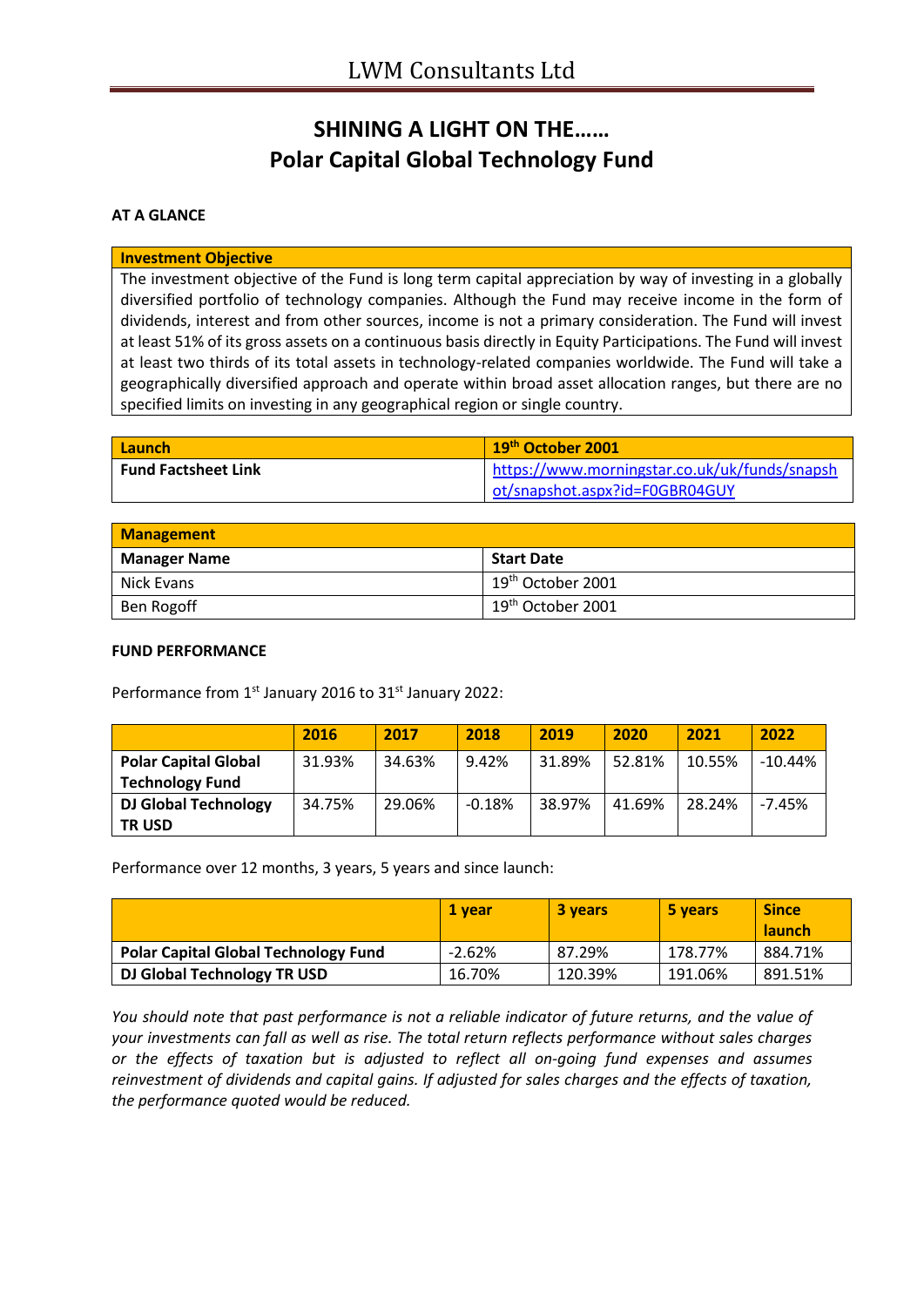# LWM Consultants Ltd

| <b>Tracking</b><br><b>Error</b> | <b>Information</b><br><b>Ratio</b> | <b>Active</b><br><b>Share</b> | <b>Upside</b><br><b>Capture</b><br><b>Ratio</b> | <b>Downside</b><br><b>Capture</b><br><b>Ratio</b> | <b>Batting</b><br><b>Average</b> | <b>Beta</b> | <b>Alpha</b> | <b>Equity Style</b> |
|---------------------------------|------------------------------------|-------------------------------|-------------------------------------------------|---------------------------------------------------|----------------------------------|-------------|--------------|---------------------|
| 7.34                            | $-0.94$                            | $\overline{\phantom{0}}$      | 74.05                                           | 72.21                                             | 25.00                            | 0.86        | $-2.98$      | Growth/Large        |

| <b>Volatility Measurements</b> |        |  |
|--------------------------------|--------|--|
| 3-Yr Std Dev (volatility)      | 16.59% |  |
| 3-Yr Mean Return (average)     | 23.26% |  |

| <b>Investment Style Details</b> |        |  |
|---------------------------------|--------|--|
| Giant                           | 48.43% |  |
| Large                           | 27.65% |  |
| Medium                          | 15.70% |  |
| Small                           | 4.95%  |  |
| Micro                           | 0.00%  |  |

| Top 5 Holdings - 72 Equity Holdings |                               |       |
|-------------------------------------|-------------------------------|-------|
| Microsoft Corp                      | Technology                    | 6.67% |
| Apple Inc                           | Technology                    | 4.91% |
| Alphabet Inc Class A                | <b>Communication Services</b> | 3.95% |
| Alphabet Inc Class C                | <b>Communication Services</b> | 3.94% |
| <b>Advanced Micro Devices Inc.</b>  | Technology                    | 3.43% |

| <b>Top 5 Sectors</b>          |        |
|-------------------------------|--------|
| Technology                    | 70.13% |
| <b>Communication Services</b> | 18.93% |
| Consumer Cyclical             | 8.42%  |
| <b>Financial Services</b>     | 0.94%  |
| Healthcare                    | 0.91%  |

| <b>Top 5 Regions</b> |        |  |
|----------------------|--------|--|
| <b>United States</b> | 80.52% |  |
| Asia - Developed     | 10.17% |  |
| Eurozone             | 3.94%  |  |
| Japan                | 3.39%  |  |
| Asia – Emerging      | 1.98%  |  |

### **UPDATE….**

We have argued that holding tech for the last ten-years has been the right thing to do. However, many of the big tech names can be found across regional and growth strategies and therefore do we need a tech fund? In the top ten this fund has Microsoft, Apple, Alphabet, NVIDIA, Meta, Amazon and TSMC. So around 30% is in names which are easily recognised, and that is just in the top-ten. If you go deeper there will be.

They have argued that they have been on the back of a bull run in this sector, but they don't think some of these mega caps will deliver the same returns. They also point out that they are looking to deliver lower risk returns, they are not trying to be the best fund manager but provide investors with access to technology is a more controlled way.